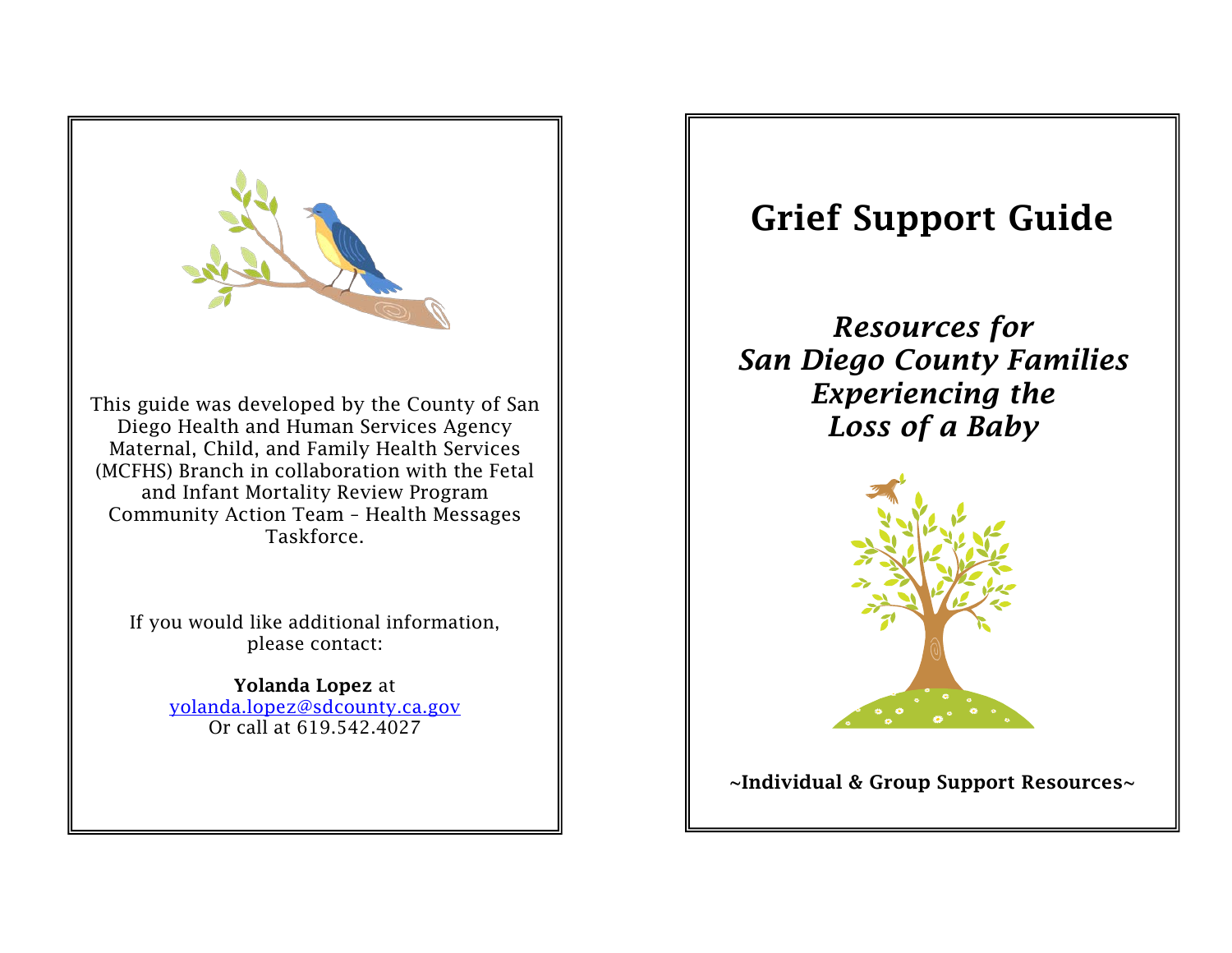### Volunteer Run Organizations  $\|\qquad\|$   $\|\qquad\|$  Professional Resources

### Empty Cradle

Peer support services for families who have experienced the loss of baby due to early pregnancy loss, stillbirth or infant death (SIDS). Offers group meetings, telephone and online support, and community education. *Support available in Spanish.* (619) 595-3887 | www.emptycradle.org

 $\blacklozenge$ 

### Isabella's Giraffe Club

Bereavement programs and support groups for anyone who has suffered the loss of a loved one. *Giant Hearts* support group welcomes anyone experiencing the loss of a loved one at any age, and providing a safe and confidential environment. *Resources in English only.*

(858) 449-6554 | www.isabellasgiraffeclub.org  $\blacklozenge$ 

### Compassionate Friends

Self-help support organization for families who are grieving the death of a child of any age, from any cause. Offering support groups and telephone support. *Support available in Spanish.* (619) 583-1555 | www.compassionatefriends.com  $\blacklozenge$ 

#### The Jenna Druck Foundation

Support to families and individuals during their journey through grief after the loss of a loved one, offering a variety of support groups, monthly Grief Education workshops, and consultations. *Resources in English only.*

(619) 294-8000 | www.jennadruck.org

### Helplines

2-1-1 San Diego Provides community, health and disaster information and services. *Resources available in Spanish.* Phone Number: 211  $\blacklozenge$ 

San Diego County Access and Crisis Helpline *Service available in Spanish.* (800) 479-3339 (24-hours a day)

### The Center for Grief Care and Education at San Diego Hospice

Provides counseling support and educational resources, including workshops, support groups, individual and family counseling and sibling support programs. *Shattered Dreams*  is a support group of parents whose infants died before, during, or shortly after birth. *Support available in Spanish.* (619) 278-6480 | www.sdhospice.org  $\blacklozenge$ 

### The Center for Reproductive Psychology

Provides education, psychological counseling, and supportive services to individuals and couples facing the psychological impact of losing a child. *Resources in English only* (858) 576-3810 | www.reproductivepsych.org  $\blacklozenge$ 

### San Diego County Registered Public Health Nursing

Provides home visiting, referrals, and support to any family who has experienced the loss of a baby due to SIDS. *Support available in Spanish.* (619) 515-4209

### Online Support

S.H.A.R.E. – National Pregnancy and Infant Loss Support Provides support, information, education, and resources. *Resources in English only.* www.nationalshare.org

 $\blacklozenge$ M.I.S.S. – Mothers in Sympathy and Support Provides crisis support and long term aid to families after the death of a child from any cause. *Support available in Spanish.* www.missfoundation.org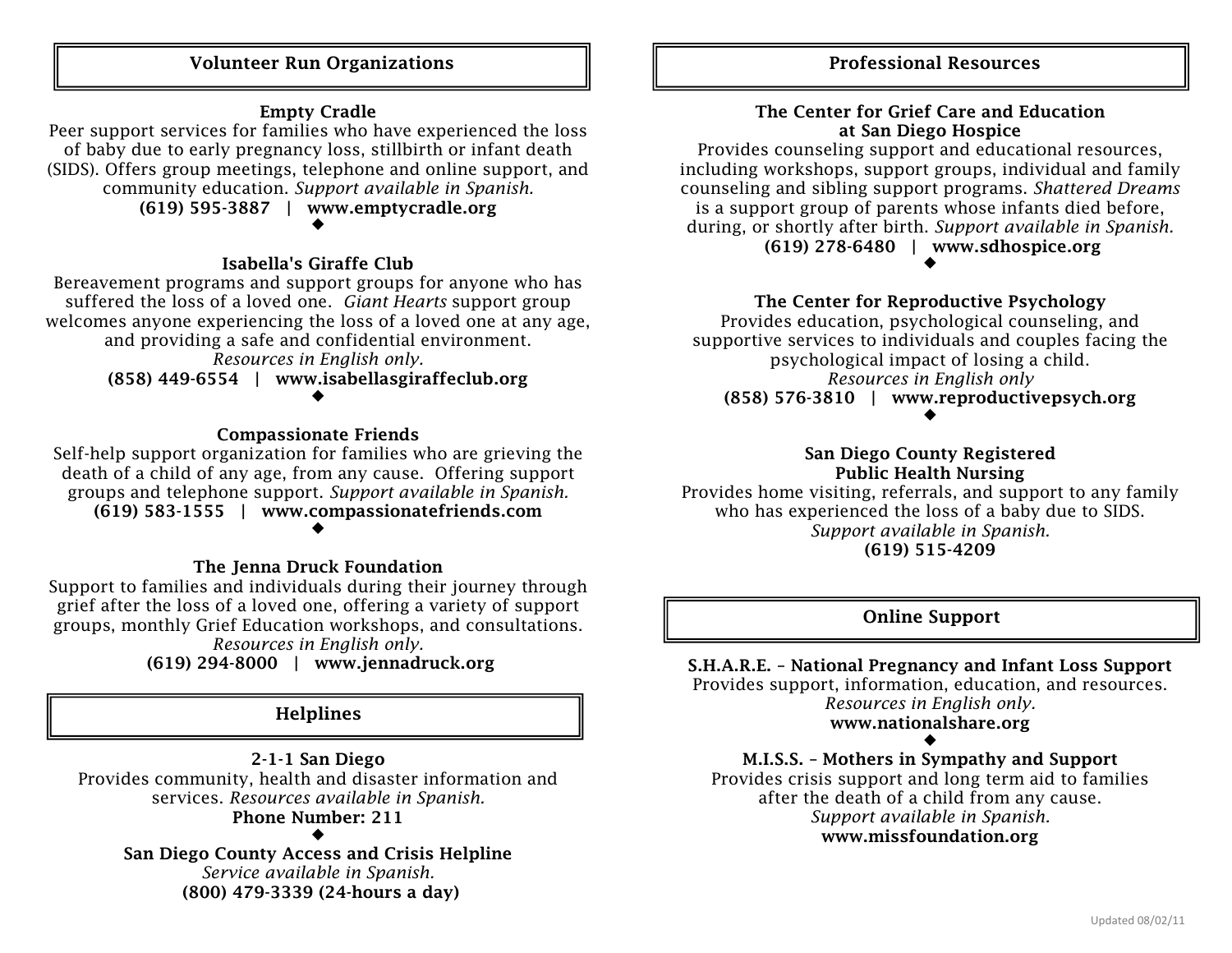

San Diego, Agencia de Salud y Servicios Humanos, División Materno-Infantil y Familiar (MCFHS), en colaboración con el Programa de Revisión de mortalidad Fetal/Infantil, Equipo de Acción del Programa Comunitario - Grupo de Trabajo de mensajes de salud.

> Si desea información adicional, póngase en contacto con:

## Yolanda Lopez at [yolanda.lopez@sdcounty.ca.gov](mailto:yolanda.lopez@sdcounty.ca.gov)

o comuniquese al 619.542.4027

# Guía de Apoyo para Grupos de Consuelo

*Recursos para Familias del Condado de San Diego que han sufrido La pérdida de un bebé*



 $\sim$  Recursos de Apoyo Individual y en Grupo  $\sim$